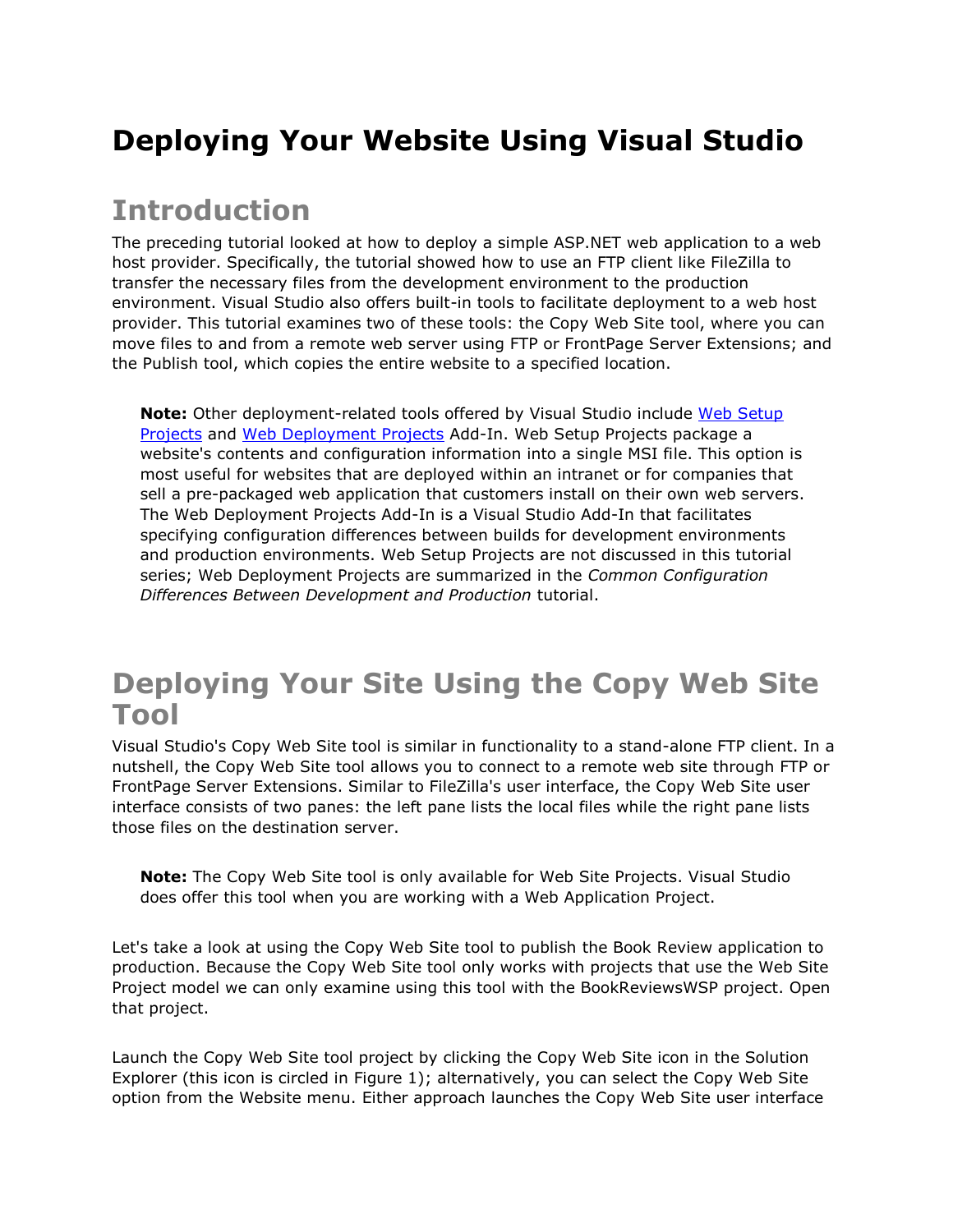shown in Figure 1; only the left pane in Figure 1 is populated because we have yet to connect to a remote server.

| BookReviewsWSP (4) - Visual Web Developer 2008 Express Edition (Administrator)                                                               |                                                                         |
|----------------------------------------------------------------------------------------------------------------------------------------------|-------------------------------------------------------------------------|
| File Edit View Website Build Debug Tools Window Help                                                                                         |                                                                         |
| :25 ・ 函 ・ 26 日 6   X 电 8   り - セ - 厚 - 国   ▶ 图   20 headerstyle<br>$\overline{z}$                                                            |                                                                         |
| Copy Web E:\\                                                                                                                                | Solution Explorer - F:\, . \, . , $\sim$ P $\times$<br>$\star$ $\times$ |
| X <sup>2</sup> Todbox<br>Connect Disconnect<br>Connections:                                                                                  | da op<br>e<br>$\overline{\phantom{a}}$                                  |
|                                                                                                                                              | E:\\BookReviewsWSP\<br><b>The App_Code</b><br>Ėŀ                        |
| 面<br>团<br><b>Source Web site:</b><br><b>Remote Web site:</b><br>Ø<br>$\times$                                                                | App_Data                                                                |
| $ \mathbf{A} $ CSS Properties $ \mathbf{A}\rangle$ Manage Styles<br>E: Wy Projects Writings Wicrosoft WSDN Articles WSDN Online Articles VHd | <b>Fiction</b><br>围<br><b>Images</b><br>由                               |
| Date Modified<br>Status<br>Date Modified<br><b>Status</b><br>Name<br>Name                                                                    | <b>Styles</b><br>Ė                                                      |
| App_Code                                                                                                                                     | $\Box$ Tech<br>Ė<br>About.aspx<br>Ė                                     |
| App_Data<br>Fiction                                                                                                                          | Default.aspx<br>由                                                       |
| Images                                                                                                                                       | Ė-<br>Site.master<br>web.config                                         |
| <b>Styles</b><br>$\Rightarrow$<br>Tech                                                                                                       | Meb.sitemap                                                             |
| $\Leftarrow$<br>iiii About.aspx<br>10/16/2008 10:54 AM<br>New                                                                                |                                                                         |
| <sup>生</sup> About.aspx.cs<br>New<br>10/16/2008 11:15 AM                                                                                     |                                                                         |
| $\overrightarrow{a}$<br>Default.aspx<br>New<br>10/16/2008 10:54 AM<br><sup>(8)</sup> Default, aspx, cs New<br>10/16/2008 11:15 AM            |                                                                         |
| $\equiv$<br><b>iii</b> Site.master<br>New<br>10/16/2008 10:52 AM                                                                             |                                                                         |
| <sup>of</sup> Site.master.cs<br>New<br>12/5/2008 9:51 AM<br>web.config<br>10/14/2008 3:11 PM<br><b>New</b>                                   |                                                                         |
| 益 Web.sitemap<br>10/16/2008 10:13 AM<br>New                                                                                                  |                                                                         |
|                                                                                                                                              |                                                                         |
|                                                                                                                                              |                                                                         |
|                                                                                                                                              |                                                                         |
|                                                                                                                                              |                                                                         |
|                                                                                                                                              |                                                                         |
|                                                                                                                                              |                                                                         |
|                                                                                                                                              |                                                                         |
| Last refresh: 12/5/2008 2:57 PM<br>$\overline{\mathbf{V}}$ Show deleted files since the last copy operation                                  |                                                                         |
| Status:                                                                                                                                      |                                                                         |
| View Log                                                                                                                                     | Solut                                                                   |
|                                                                                                                                              | <b>E</b> Data<br>Prop<br>$\overline{\phantom{a}}$                       |
| Output <b>R</b> Error List<br>Ready                                                                                                          |                                                                         |

**Figure 1: The Copy Web Site Tool's User Interface is Divided Into Two Panes**

In order to deploy our site we need to first connect to the web host provider. Click the Connect button at the top of the Copy Web Site user interface. This displays the Open Web Site dialog box shown in Figure 2.

You can connect to the destination website by selecting one of the four options from the left:

- **File System** select this to deploy your site to a folder or network share accessible from your computer.
- **Local IIS** use this option to deploy the site to the IIS web server installed on your computer.
- **FTP Site** connect to a remote web site using FTP.
- **Remote Site** connect to a remote website using FrontPage Server Extensions.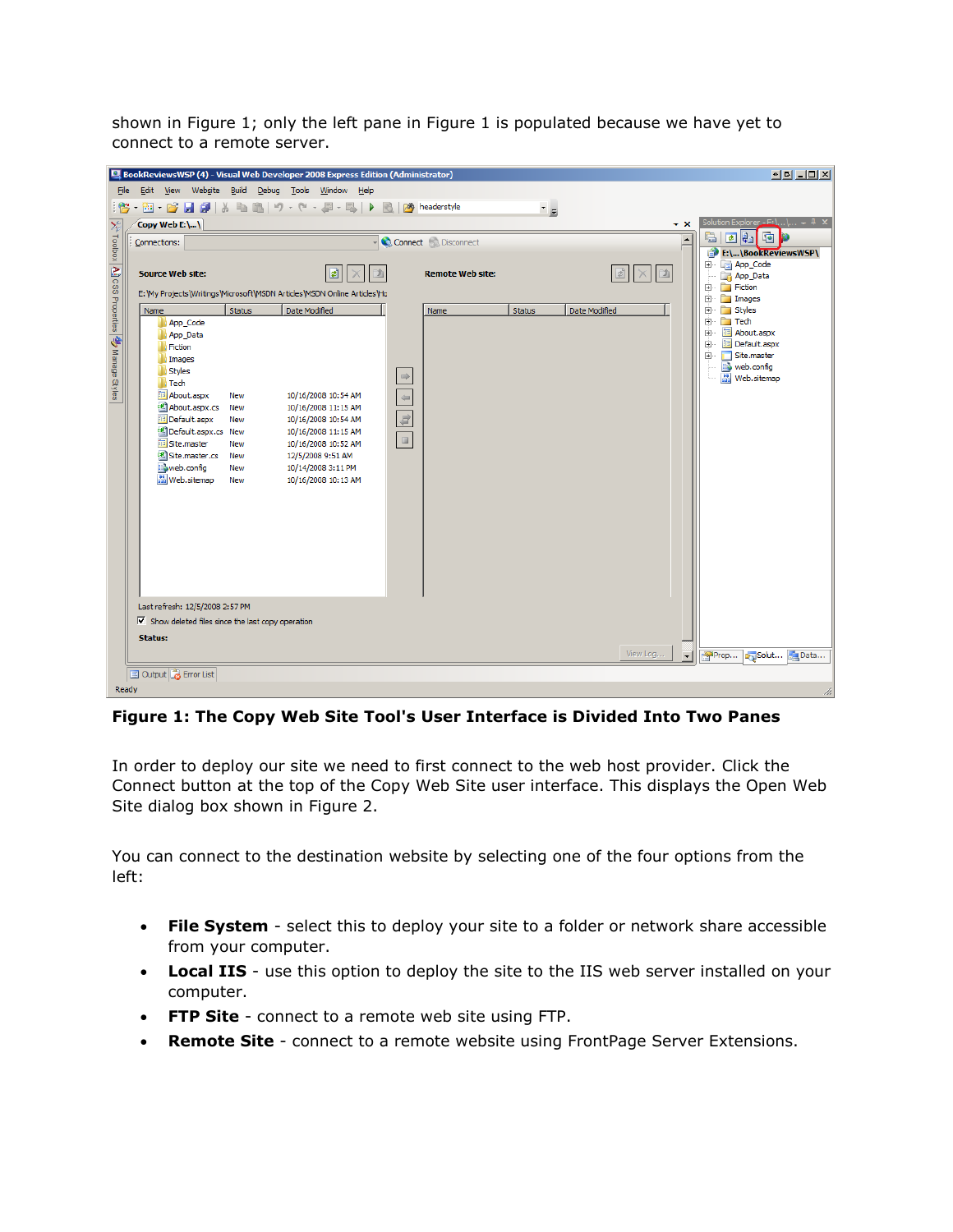Most web host providers support FTP, but fewer offer FrontPage Server Extension support. For that reason, I've selected the FTP Site option and then entered the connection information as shown in Figure 2.

**Figure 2: Specify the Destination Website**

After you connect, the Copy Web Site tool loads the files at the remote site in the right pane and indicates the status of each file: New, Deleted, Changed, or Unchanged. You can copy a file from the local site to the remote site, or vice-a-versa.

Let's add a new page to the BookReviewsWSP project and then deploy it so that we can see the Copy Web Site tool in action. Create a new ASP.NET page in Visual Studio in the root directory named Privacy.aspx. Have the page use the master page Site.master and add your site's privacy policy to this page. Figure 3 shows Visual Studio after this page has been created.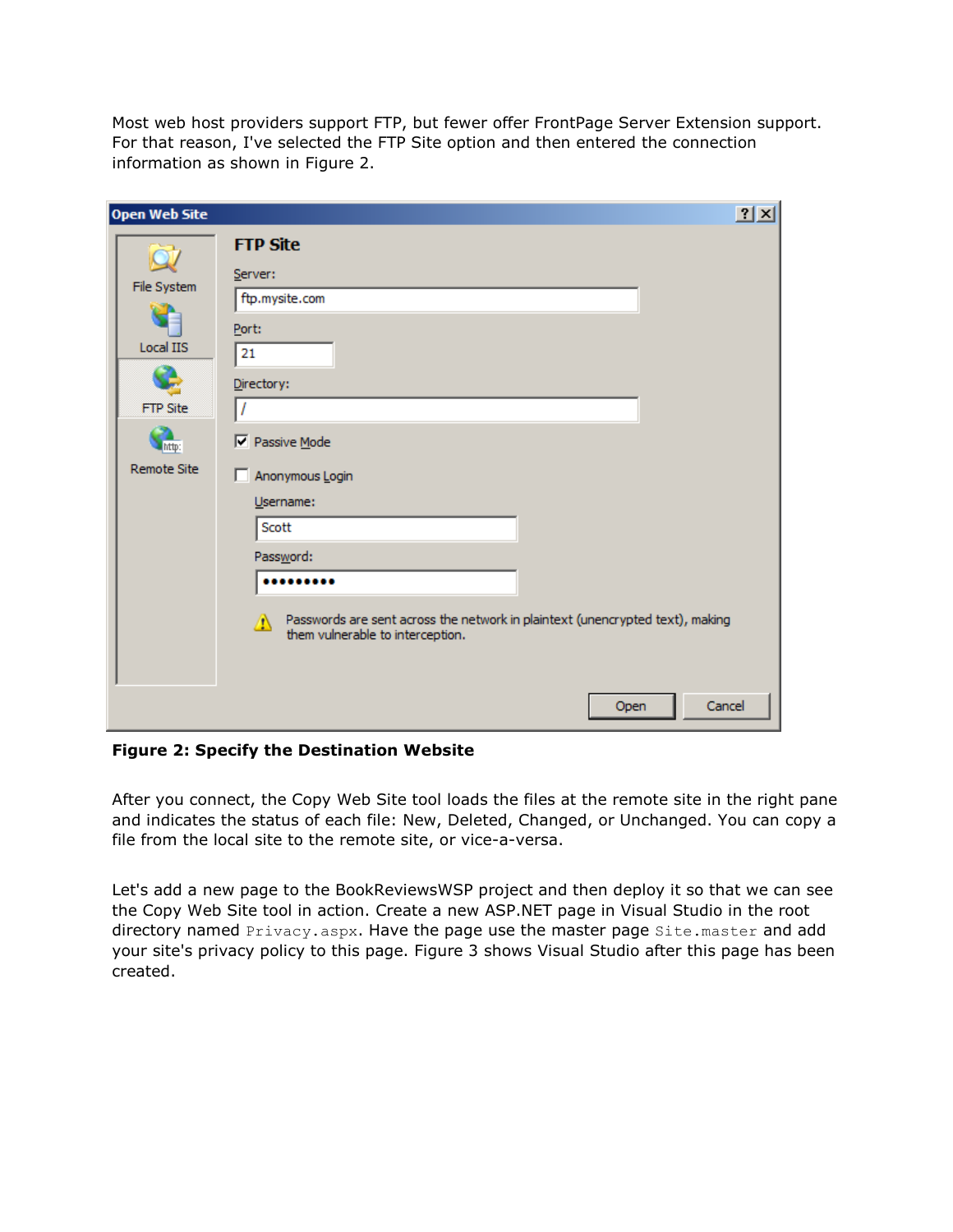|                                                |                        |                      |                            |                            |  |                              |                                                                                                         | BookReviewsWSP (4) - Visual Web Developer 2008 Express Edition (Administrator) |                                                                                      |     |                                                                                                                                                                                                                                                                                                                                                                                                                                       |                                   |                           | <u>한번 리미치</u>                                |
|------------------------------------------------|------------------------|----------------------|----------------------------|----------------------------|--|------------------------------|---------------------------------------------------------------------------------------------------------|--------------------------------------------------------------------------------|--------------------------------------------------------------------------------------|-----|---------------------------------------------------------------------------------------------------------------------------------------------------------------------------------------------------------------------------------------------------------------------------------------------------------------------------------------------------------------------------------------------------------------------------------------|-----------------------------------|---------------------------|----------------------------------------------|
| File                                           |                        |                      |                            |                            |  |                              | Edit View Website Build Debug Format Tools Window Help                                                  |                                                                                |                                                                                      |     |                                                                                                                                                                                                                                                                                                                                                                                                                                       |                                   |                           |                                              |
|                                                |                        |                      |                            |                            |  |                              |                                                                                                         |                                                                                |                                                                                      |     |                                                                                                                                                                                                                                                                                                                                                                                                                                       |                                   |                           | 2   ■ 建建  Ξ 을   XHTML 1.0 Transitional ( ▼ 。 |
|                                                |                        |                      |                            |                            |  |                              |                                                                                                         |                                                                                |                                                                                      |     | $\frac{1}{2}$ Heading 2 $\rightarrow$ $\sqrt{\frac{1}{2}$ Verdana, DejaVu S $\rightarrow$ $\sqrt{\frac{145}{13}}$ $\rightarrow$ $\sqrt{\frac{1}{2}}$ $\rightarrow$ $\sqrt{\frac{1}{2}}$ $\rightarrow$ $\sqrt{\frac{1}{2}}$ $\rightarrow$ $\sqrt{\frac{1}{2}}$ $\rightarrow$ $\sqrt{\frac{1}{2}}$ $\rightarrow$ $\sqrt{\frac{1}{2}}$ $\rightarrow$ $\sqrt{\frac{1}{2}}$ $\rightarrow$ $\sqrt{\frac{1}{2}}$ $\rightarrow$ $\sqrt{\frac$ |                                   |                           |                                              |
| ×                                              |                        |                      |                            | Privacy.aspx Copy Web E:\\ |  |                              |                                                                                                         |                                                                                |                                                                                      |     | $\star$ x                                                                                                                                                                                                                                                                                                                                                                                                                             | <b>Solution Explorer</b>          |                           | – 4 x                                        |
| Toolbox   A 3 CSS Properties   3 Manage Styles |                        |                      |                            |                            |  |                              |                                                                                                         |                                                                                |                                                                                      |     |                                                                                                                                                                                                                                                                                                                                                                                                                                       |                                   | & 0 0 1 0 1 0 1 0 1 0     |                                              |
|                                                |                        | 11                   |                            |                            |  |                              |                                                                                                         |                                                                                |                                                                                      |     | <%8 Page Title="" Language="C#" MasterPageFile="~/Site.master" AutoEvent                                                                                                                                                                                                                                                                                                                                                              | 由 <sub>·</sub> <b>la App_Code</b> | E:\\BookReviewsWSP\       |                                              |
|                                                |                        | $\overline{2}$<br>зі |                            |                            |  |                              |                                                                                                         |                                                                                | <asp:content contentplaceholderid="head" id="Content1" runat="Server"></asp:content> |     |                                                                                                                                                                                                                                                                                                                                                                                                                                       |                                   | App_Data                  |                                              |
|                                                |                        | 41                   |                            |                            |  |                              |                                                                                                         |                                                                                |                                                                                      |     |                                                                                                                                                                                                                                                                                                                                                                                                                                       | Fiction<br>E Images               |                           |                                              |
|                                                |                        | 6                    |                            | $<$ h2>                    |  |                              |                                                                                                         |                                                                                |                                                                                      |     | 5 = <asp:content contentplaceholderid="ContentPlaceHolder1" id="Content2" ru<="" td=""><td><b>Styles</b></td><td></td><td></td></asp:content>                                                                                                                                                                                                                                                                                         | <b>Styles</b>                     |                           |                                              |
|                                                |                        | 7                    |                            |                            |  | Privacy Policy               |                                                                                                         |                                                                                |                                                                                      |     |                                                                                                                                                                                                                                                                                                                                                                                                                                       | <b>Tech</b><br>Fl…<br>ஈ           | ia About.aspx             |                                              |
|                                                |                        | 8                    | < p                        |                            |  |                              |                                                                                                         |                                                                                |                                                                                      |     |                                                                                                                                                                                                                                                                                                                                                                                                                                       |                                   | 由 <b>iii</b> Default.aspx |                                              |
|                                                |                        | 9<br>10              |                            | $\langle$ /p>              |  |                              |                                                                                                         |                                                                                | Your privacy is important to us. We promise.                                         |     |                                                                                                                                                                                                                                                                                                                                                                                                                                       | Fig. 5ite.master                  | i Privacy.aspx            |                                              |
|                                                |                        | 11                   |                            |                            |  |                              |                                                                                                         |                                                                                |                                                                                      |     |                                                                                                                                                                                                                                                                                                                                                                                                                                       |                                   | web.config                |                                              |
|                                                |                        | 12<br>12             |                            |                            |  |                              |                                                                                                         |                                                                                |                                                                                      |     |                                                                                                                                                                                                                                                                                                                                                                                                                                       |                                   | … 為 Web.sitemap           |                                              |
|                                                | $\blacktriangleleft$   |                      |                            |                            |  |                              |                                                                                                         |                                                                                |                                                                                      |     |                                                                                                                                                                                                                                                                                                                                                                                                                                       |                                   |                           |                                              |
|                                                |                        |                      |                            |                            |  |                              |                                                                                                         |                                                                                |                                                                                      |     | Site.maste                                                                                                                                                                                                                                                                                                                                                                                                                            |                                   |                           |                                              |
|                                                |                        |                      |                            |                            |  |                              |                                                                                                         |                                                                                |                                                                                      |     |                                                                                                                                                                                                                                                                                                                                                                                                                                       |                                   |                           |                                              |
|                                                |                        |                      |                            | <b>Book Reviews</b>        |  |                              |                                                                                                         |                                                                                |                                                                                      |     |                                                                                                                                                                                                                                                                                                                                                                                                                                       |                                   |                           |                                              |
|                                                |                        |                      |                            |                            |  |                              |                                                                                                         | A Demo Application for the ASP.NET Hosting Tutorials                           |                                                                                      |     |                                                                                                                                                                                                                                                                                                                                                                                                                                       |                                   |                           |                                              |
|                                                | Home                   |                      |                            |                            |  |                              |                                                                                                         |                                                                                | Root Node > Parent Node > Current Node                                               |     |                                                                                                                                                                                                                                                                                                                                                                                                                                       |                                   |                           |                                              |
|                                                |                        | Technology           |                            |                            |  | ContentPlaceHolder1 (Custom) |                                                                                                         |                                                                                |                                                                                      |     |                                                                                                                                                                                                                                                                                                                                                                                                                                       |                                   |                           |                                              |
|                                                | <b>Fiction</b>         |                      |                            |                            |  | <b>Privacy Policy</b>        |                                                                                                         |                                                                                |                                                                                      |     |                                                                                                                                                                                                                                                                                                                                                                                                                                       |                                   |                           |                                              |
|                                                | About                  |                      |                            |                            |  |                              |                                                                                                         |                                                                                |                                                                                      |     |                                                                                                                                                                                                                                                                                                                                                                                                                                       |                                   |                           |                                              |
|                                                |                        |                      |                            |                            |  |                              |                                                                                                         |                                                                                | SiteMapDataSource - SiteMapData Source1 privacy is important to us. We promise.      |     |                                                                                                                                                                                                                                                                                                                                                                                                                                       |                                   |                           |                                              |
|                                                |                        |                      |                            |                            |  |                              |                                                                                                         |                                                                                |                                                                                      |     |                                                                                                                                                                                                                                                                                                                                                                                                                                       |                                   |                           |                                              |
|                                                | $\left  \cdot \right $ |                      |                            |                            |  |                              |                                                                                                         |                                                                                |                                                                                      |     | ▸                                                                                                                                                                                                                                                                                                                                                                                                                                     |                                   |                           |                                              |
|                                                | <b>Design</b>          |                      | $\Box$ Split               | <sup>2</sup> Source        |  |                              | $\vert \cdot \vert$ <asp:content#content2><math>\vert \cdot \vert</math> <p></p></asp:content#content2> |                                                                                |                                                                                      |     | $\vert$                                                                                                                                                                                                                                                                                                                                                                                                                               | Prop                              | Solut <b>A Data</b>       |                                              |
|                                                |                        |                      | Output <b>B</b> Error List |                            |  |                              |                                                                                                         |                                                                                |                                                                                      |     |                                                                                                                                                                                                                                                                                                                                                                                                                                       |                                   |                           |                                              |
|                                                | Item(s) Saved          |                      |                            |                            |  |                              |                                                                                                         |                                                                                |                                                                                      | Ln9 | Col 46                                                                                                                                                                                                                                                                                                                                                                                                                                | Ch 46                             |                           | <b>INS</b>                                   |

#### **Figure 3: Add a New Page Named Privacy.aspx to the Website's Root Folder**

Next, return to the Copy Web Site user interface. As Figure 4 shows, the left pane now includes the new files - Policy.aspx and Policy.aspx.cs. What's more, these files are marked with an arrow icon and a Status of New, indicating that they exist on the local site but not on the remote site.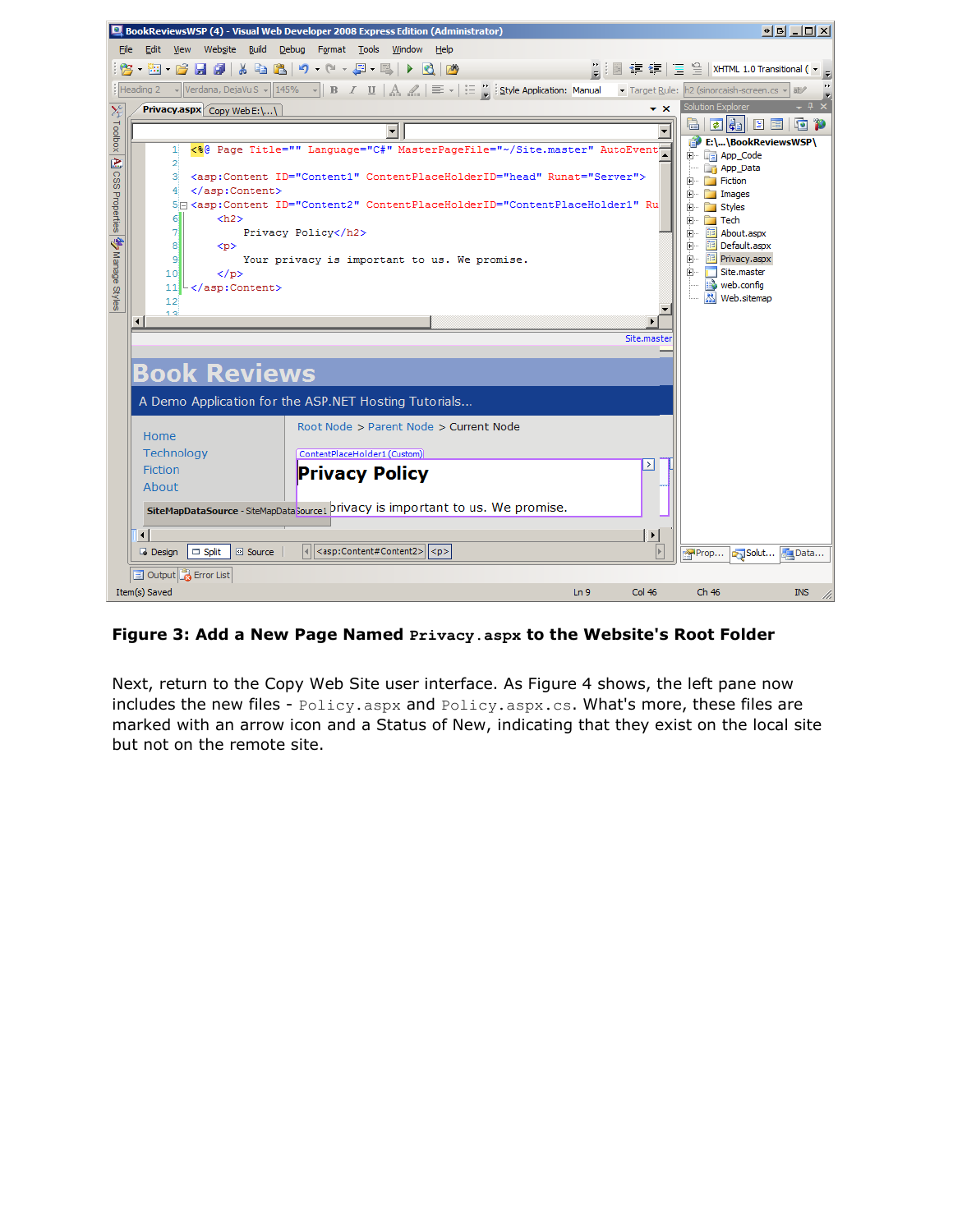

**Figure 4: The Copy Web Site Tool Includes the New Privacy.aspx Page in its Left Pane**

To deploy the new files select them and then click the arrow icon to transfer them to the remote site. After the transfer completes the Policy.aspx and Policy.aspx.cs files exist on both the local and remote sites with the status Unchanged.

Along with listing new files, the Copy Web Site tool highlights any files that differ between the local and remote sites. To see this in action, return to the Privacy. aspx page and add a few more words to the privacy policy. Save the page and then return to the Copy Web Site tool. As Figure 5 shows, the  $Privacy.aspx$  page in the left pane has a status of Changed indicating that it is out of sync with the remote site.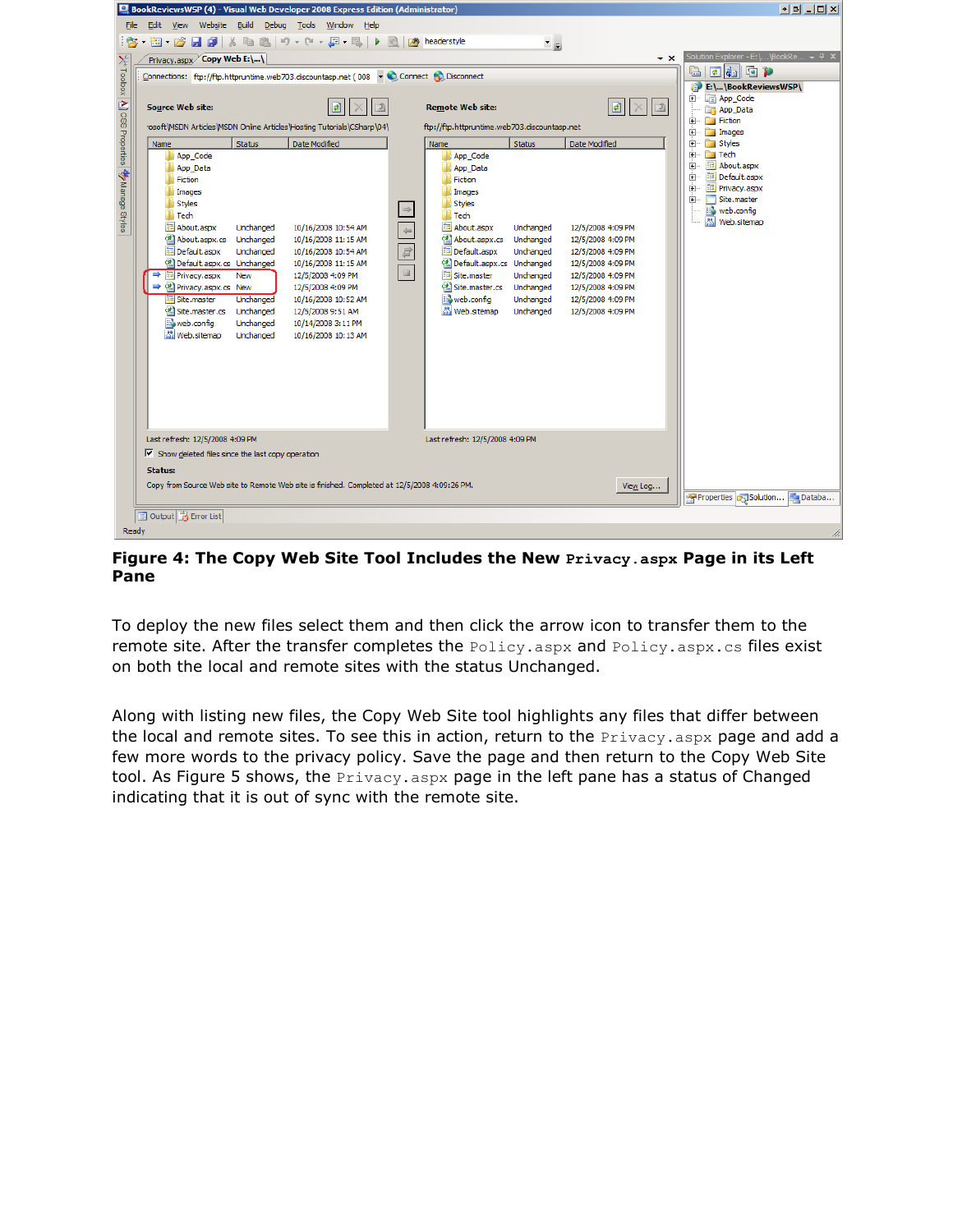|                                                                                                                                                                                                                                                                                                                             | BookReviewsWSP (4) - Visual Web Developer 2008 Express Edition (Administrator)               |                                            |               |                                              |                        |                                        | $\underline{\bullet}\underline{\blacksquare}\underline{\blacksquare}\underline{\blacksquare}\underline{\blacksquare}\underline{\blacksquare}\underline{\blacksquare}$ |  |  |
|-----------------------------------------------------------------------------------------------------------------------------------------------------------------------------------------------------------------------------------------------------------------------------------------------------------------------------|----------------------------------------------------------------------------------------------|--------------------------------------------|---------------|----------------------------------------------|------------------------|----------------------------------------|-----------------------------------------------------------------------------------------------------------------------------------------------------------------------|--|--|
| File Edit View<br>Website<br>Build<br>Debug Tools Window Help                                                                                                                                                                                                                                                               |                                                                                              |                                            |               |                                              |                        |                                        |                                                                                                                                                                       |  |  |
| $\mathbf{E} \cdot \mathbf{E} \cdot \mathbf{E} \cdot \mathbf{E} \cdot \mathbf{H} \cdot \mathbf{E} \mid \mathbf{A} \cdot \mathbf{E} \cdot \mathbf{E} \mid \mathbf{A} \cdot \mathbf{E} \cdot \mathbf{E} \cdot \mathbf{E} \mid \mathbf{A} \cdot \mathbf{E} \mid \mathbf{A} \cdot \mathbf{E} \cdot \mathbf{E}$<br>$\overline{z}$ |                                                                                              |                                            |               |                                              |                        |                                        |                                                                                                                                                                       |  |  |
|                                                                                                                                                                                                                                                                                                                             | Privacy.aspx Copy Web E:\\                                                                   |                                            |               |                                              |                        | $\mathbf{v} \times$                    | Solution Explorer - E:\\ $\arrow$ $\frac{1}{7}$ $\times$                                                                                                              |  |  |
|                                                                                                                                                                                                                                                                                                                             | Connections: ftp://ftp.httpruntime.web703.discountasp.net (008 v Connect & Disconnect        | e de d                                     |               |                                              |                        |                                        |                                                                                                                                                                       |  |  |
|                                                                                                                                                                                                                                                                                                                             |                                                                                              |                                            |               |                                              |                        |                                        | E:\\BookReviewsWSP\                                                                                                                                                   |  |  |
|                                                                                                                                                                                                                                                                                                                             | <b>Source Web site:</b>                                                                      |                                            |               | <b>Remote Web site:</b>                      |                        | $\frac{1}{2}$ $\times$ $\frac{1}{2}$   | <b>RET App_Code</b><br>Ėŀ<br>App_Data                                                                                                                                 |  |  |
| $\approx$ Toolbox $\boxed{\mathbf{A}}$ CSS Properties                                                                                                                                                                                                                                                                       | E: Wy Projects Writings Wicrosoft WSDN Articles WSDN Online Articles \H                      |                                            |               | ftp://ftp.httpruntime.web703.discountasp.net |                        |                                        | <b>Fiction</b><br><b>+</b>                                                                                                                                            |  |  |
|                                                                                                                                                                                                                                                                                                                             | <b>Status</b><br>Name                                                                        | Date Modified                              |               | Name                                         | <b>Status</b>          | Date Modified                          | Ėŀ<br><b>Images</b><br>Ė<br>Styles                                                                                                                                    |  |  |
|                                                                                                                                                                                                                                                                                                                             | App_Code                                                                                     |                                            |               | database                                     |                        |                                        | Ėŀ<br><b>Tech</b>                                                                                                                                                     |  |  |
|                                                                                                                                                                                                                                                                                                                             | App_Data                                                                                     |                                            |               | App_Code                                     |                        |                                        | iii About.aspx<br>由<br>≐⊡<br>iii Default.aspx                                                                                                                         |  |  |
|                                                                                                                                                                                                                                                                                                                             | Fiction                                                                                      |                                            |               | App Data<br>Fiction                          |                        |                                        | Ė⊢<br>iii Privacy.aspx                                                                                                                                                |  |  |
|                                                                                                                                                                                                                                                                                                                             | Images<br><b>Styles</b>                                                                      |                                            |               | <b>Images</b>                                |                        |                                        | Ė-<br>Site.master                                                                                                                                                     |  |  |
| onanage Styles                                                                                                                                                                                                                                                                                                              | <b>N</b> Tech                                                                                |                                            | $\Rightarrow$ | <b>Styles</b>                                |                        |                                        | web.config<br>然 Web.sitemap                                                                                                                                           |  |  |
|                                                                                                                                                                                                                                                                                                                             | <b>iiii</b> About.aspx<br>Unchanged                                                          | 10/16/2008 10:54 AM                        | $\Leftarrow$  | <b>Tech</b>                                  |                        |                                        |                                                                                                                                                                       |  |  |
|                                                                                                                                                                                                                                                                                                                             | 예 About.aspx.cs<br>Unchanged                                                                 | 10/16/2008 11:15 AM                        |               | iii About.aspx                               | Unchanged              | 12/5/2008 3:10 PM                      |                                                                                                                                                                       |  |  |
|                                                                                                                                                                                                                                                                                                                             | <b>idefault.aspx</b><br>Unchanged<br><sup>of</sup> Default, aspx.cs Linchanged               | 10/16/2008 10:54 AM<br>10/16/2008 11:15 AM | 宣             | 예 About.aspx.cs<br>iii Default.aspx          | Unchanged<br>Unchanged | 12/5/2008 3:10 PM<br>12/5/2008 3:10 PM |                                                                                                                                                                       |  |  |
|                                                                                                                                                                                                                                                                                                                             | → <b>El</b> Privacy.aspx<br>Changed                                                          | 12/5/2008 3:20 PM                          | $\equiv$      | 셸 Default.aspx.cs Unchanged                  |                        | 12/5/2008 3:10 PM                      |                                                                                                                                                                       |  |  |
|                                                                                                                                                                                                                                                                                                                             | <sup>of</sup> Privacy.aspx.cs Unchanged                                                      | 12/5/2008 3:14 PM                          |               | <b>iii</b> Privacy.aspx                      | Unchanged              | 12/5/2008 3:19 PM                      |                                                                                                                                                                       |  |  |
|                                                                                                                                                                                                                                                                                                                             | <b>iiii</b> Site.master<br>Unchanged                                                         | 10/16/2008 10:52 AM                        |               | ell Privacy.aspx.cs Unchanged                |                        | 12/5/2008 3:19 PM                      |                                                                                                                                                                       |  |  |
|                                                                                                                                                                                                                                                                                                                             | <sup>of</sup> Site.master.cs<br>Unchanged<br>web.config<br>Unchanged                         | 12/5/2008 9:51 AM<br>10/14/2008 3:11 PM    |               | <b>iiii</b> Site.master<br>예 Site.master.cs  | Unchanged<br>Unchanged | 12/5/2008 3:10 PM<br>12/5/2008 3:10 PM |                                                                                                                                                                       |  |  |
|                                                                                                                                                                                                                                                                                                                             | 益 Web.sitemap<br>Unchanged                                                                   | 10/16/2008 10:13 AM                        |               | Web.config                                   | Unchanged              | 12/5/2008 3:10 PM                      |                                                                                                                                                                       |  |  |
|                                                                                                                                                                                                                                                                                                                             |                                                                                              |                                            |               | 為 Web.sitemap                                | Unchanged              | 12/5/2008 3:10 PM                      |                                                                                                                                                                       |  |  |
|                                                                                                                                                                                                                                                                                                                             |                                                                                              |                                            |               |                                              |                        |                                        |                                                                                                                                                                       |  |  |
|                                                                                                                                                                                                                                                                                                                             |                                                                                              |                                            |               |                                              |                        |                                        |                                                                                                                                                                       |  |  |
|                                                                                                                                                                                                                                                                                                                             |                                                                                              |                                            |               |                                              |                        |                                        |                                                                                                                                                                       |  |  |
|                                                                                                                                                                                                                                                                                                                             |                                                                                              |                                            |               |                                              |                        |                                        |                                                                                                                                                                       |  |  |
|                                                                                                                                                                                                                                                                                                                             |                                                                                              |                                            |               |                                              |                        |                                        |                                                                                                                                                                       |  |  |
|                                                                                                                                                                                                                                                                                                                             |                                                                                              |                                            |               |                                              |                        |                                        |                                                                                                                                                                       |  |  |
|                                                                                                                                                                                                                                                                                                                             | Last refresh: 12/5/2008 3:20 PM                                                              |                                            |               | Last refresh: 12/5/2008 3:20 PM              |                        |                                        |                                                                                                                                                                       |  |  |
|                                                                                                                                                                                                                                                                                                                             | $\triangledown$ Show deleted files since the last copy operation                             |                                            |               |                                              |                        |                                        |                                                                                                                                                                       |  |  |
|                                                                                                                                                                                                                                                                                                                             | <b>Status:</b>                                                                               |                                            |               |                                              |                        |                                        |                                                                                                                                                                       |  |  |
|                                                                                                                                                                                                                                                                                                                             | Copy from Source Web site to Remote Web site is finished. Completed at 12/5/2008 3:19:07 PM. |                                            |               |                                              |                        | View Log                               |                                                                                                                                                                       |  |  |
|                                                                                                                                                                                                                                                                                                                             |                                                                                              |                                            |               |                                              |                        |                                        | Solut <b>All Data</b><br>Prop                                                                                                                                         |  |  |
|                                                                                                                                                                                                                                                                                                                             | Output <b>B</b> Error List                                                                   |                                            |               |                                              |                        |                                        |                                                                                                                                                                       |  |  |
| Ready                                                                                                                                                                                                                                                                                                                       |                                                                                              |                                            |               |                                              |                        |                                        | h                                                                                                                                                                     |  |  |

#### **Figure 5: The Copy Web Site Tool Indicates that the Privacy.aspx Page has been Changed**

The Copy Web Site tool also indicates if a file has been deleted since the last copy operation. Delete the  $Privacy.aspx$  from the local project and refresh the Copy Web Site tool. The Privacy.aspx and Privacy.aspx.cs files remain listed in the left pane, but have a Deleted status indicating that they have been removed since the last copy operation.

# **Publishing a Web Application**

Another way to deploy your web application from within Visual Studio is to use the Publish option, which is accessible via the Build menu. The Publish option explicitly compiles the application and then copies all of the necessary files up to the specified remote site. As we'll see shortly, the Publish option is more blunt than the Copy Web Site tool. Whereas the Copy Web Site tool lets you examine the files on the local and remote sites and permits you to upload or download individual files as needed, the Publish option deploys the entire web application.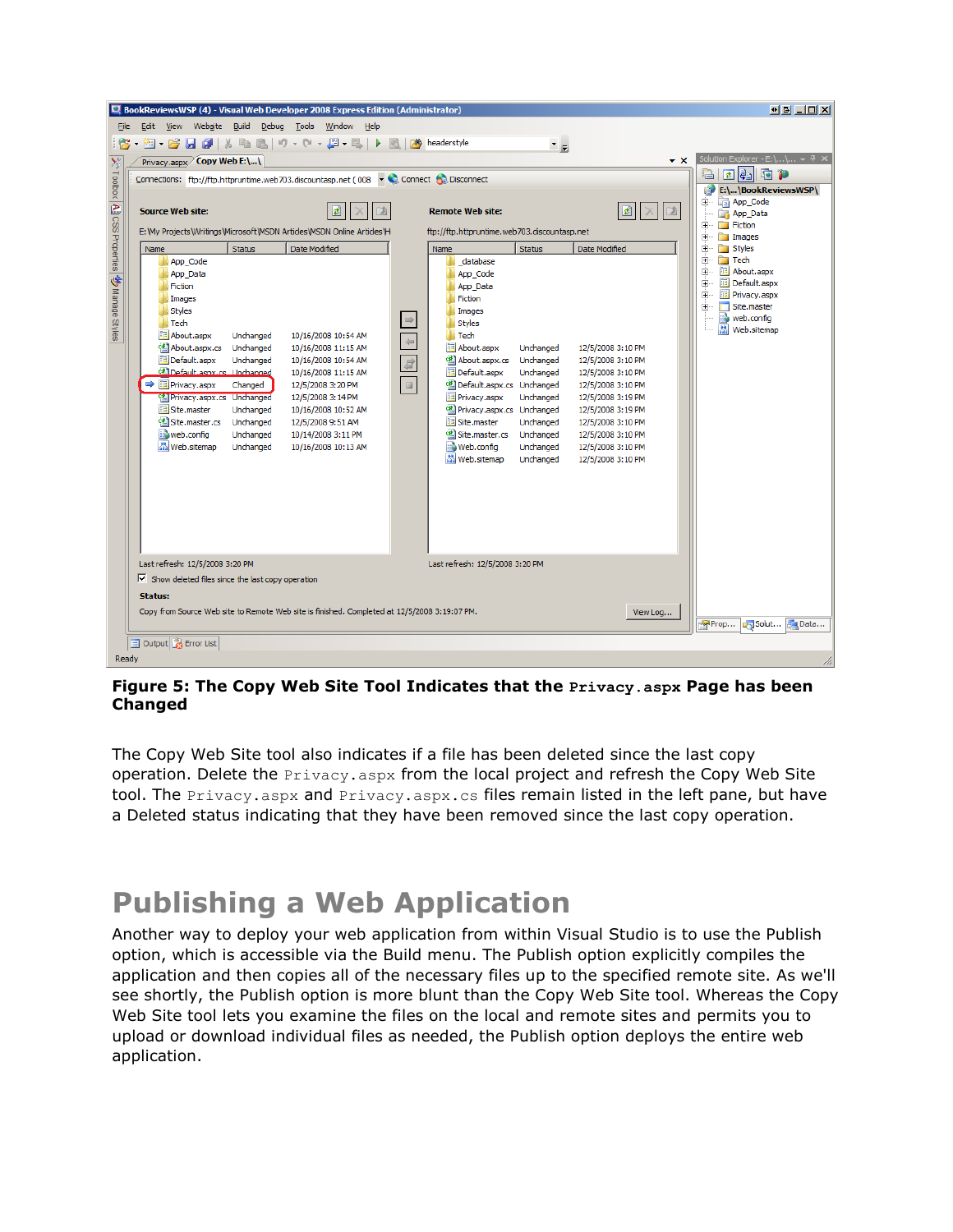In addition to copying all of the needed files to the specified remote site, the Publish option also explicitly compiles the application. Given that Web Application Projects need to be explicitly compiled it should come as no surprise that the Publish option is available for Web Application Projects. What may be a bit surprising is that the Publish option is also available for Web Site Projects. As noted in the *Determining What Files Need to Be Deployed* tutorial, Web Site Projects can be explicitly compiled through a process referred to as *precompilation*. This tutorial focuses on using the Publish option with Web Application Projects; a future tutorial will explore pre-compilation, at which point we'll return to look at using the Publish option with Web Site Projects.

**Note:** While the Publish option is available in Visual Studio for both Web Site Projects and Web Application Projects, Visual Web Developer only offers the Publish option for Web Application Projects.

Let's look at deploying the Book Reviews application using the Publish option. Start by opening BookReviewsWAP (the Web Application Project) in Visual Studio. From the Publish menu choose the Build BookReviewsWAP project. This brings up a dialog box that prompts for the target location, among other configuration options (see Figure 6). Much like with the Copy Web Site tool you can enter a location that points to a local folder, a local website on IIS, a remote website that supports FrontPage Server Extensions, or an FTP server address. You can choose whether to replace the files on the remote web server with the deployed files or to delete all of the content on the remote site before publishing. You can also specify whether to copy:

- Only the files in the project needed to run the application, which omits the unneeded source code and project-related files.
- All project files, which includes the source code files and Visual Studio project files like the Solution file.
- All files in the source project folder, which copies all files in the source project folder regardless of whether they're included in the project.

There's also an option to upload the contents of the App Data folder.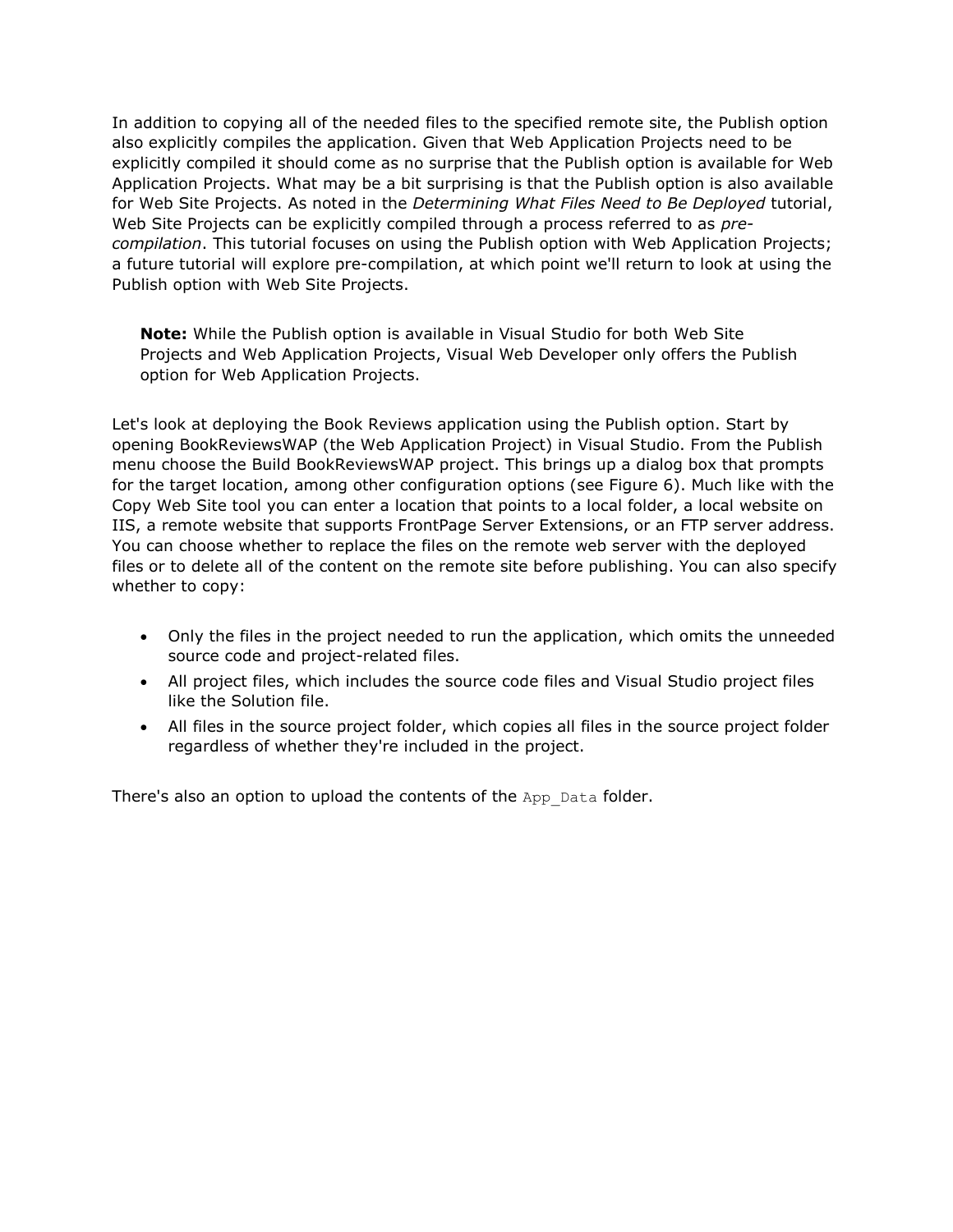| <b>Publish Web</b>                                                  |        |
|---------------------------------------------------------------------|--------|
| Where do you want to publish BookReviewsWAP?                        |        |
|                                                                     |        |
|                                                                     |        |
| Target location (http:, ftp:, or disk path)<br>ftp://ftp.mysite.com |        |
|                                                                     |        |
| $\bigcirc$ Replace matching files with local copies                 |        |
| ○ Delete all existing files prior to publish                        |        |
|                                                                     |        |
| Copy-                                                               |        |
| C Only files needed to run this application                         |        |
| C All project files                                                 |        |
| C All files in the source project folder                            |        |
| Include files from the App_Data folder                              |        |
|                                                                     |        |
| Publish                                                             | Cancel |

**Figure 6: Specify the Destination Website**

For the Book Review application the remote site contains the files deployed when copying the BookReviewsWSP project via the Copy Web Site tool. Therefore, let's have the Publish option start by deleting all existing content. Also, let's just copy the necessary files rather than cluttering the production environment with unneeded source code and project files. After specifying these options, click the Publish button. Over the next several seconds Visual Studio will deploy the necessary files to the destination site, displaying its progress in the Output window.

Figure 7 shows the files on the FTP site after the Publish operation has completed. Note that only the markup pages and the necessary sever- and client-side support files have been uploaded.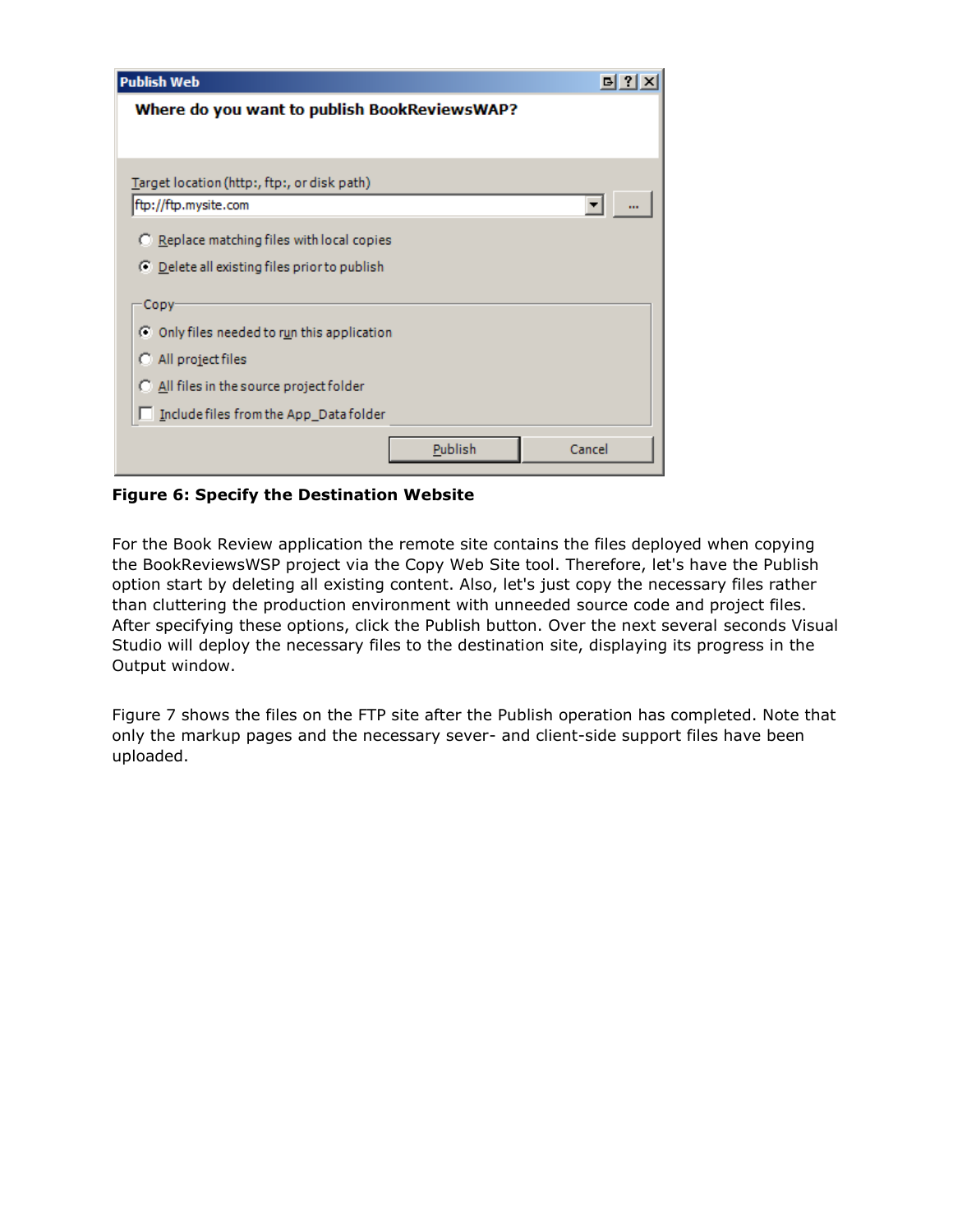| Remote site:<br>$\prime$<br>$\Box$<br>2<br>bin<br>ъ.<br>Fiction<br>в.<br>Images<br><b>P</b> Styles<br><b>P</b> Tech |          |                 |                      |   |
|---------------------------------------------------------------------------------------------------------------------|----------|-----------------|----------------------|---|
| Filename<br>$\overline{A}$                                                                                          | Filesize | Filetype        | Last modified        | P |
|                                                                                                                     |          |                 |                      |   |
| bin                                                                                                                 |          | File Folder     | 12/5/2008 4:04:00 PM |   |
| Fiction                                                                                                             |          | File Folder     | 12/5/2008 4:04:00 PM |   |
| Images                                                                                                              |          | File Folder     | 12/5/2008 4:04:00 PM |   |
| <b>Styles</b>                                                                                                       |          | File Folder     | 12/5/2008 4:04:00 PM |   |
| Tech                                                                                                                |          | File Folder     | 12/5/2008 4:04:00 PM |   |
| About.aspx                                                                                                          | 1,056    | ASP.NET S       | 12/5/2008 4:04:00 PM |   |
| ia Default.aspx                                                                                                     |          | 648 ASP.NET S   | 12/5/2008 4:04:00 PM |   |
| <b>iiii</b> Site.master                                                                                             |          | 2,973 ASP.NET M | 12/5/2008 4:04:00 PM |   |
| Web.config                                                                                                          | 7,868    | XML Config      | 12/5/2008 4:04:00 PM |   |
| Meb.sitemap                                                                                                         | 700      | ASP.NET Si      | 12/5/2008 4:04:00 PM |   |
|                                                                                                                     |          |                 |                      |   |
| ⊣                                                                                                                   |          |                 |                      |   |
| 5 files and 5 directories. Total size: 13,245 bytes                                                                 |          |                 |                      |   |

**Figure 7: Only the Needed Files Were Published to the Production Environment**

The Publish option is a less nuanced tool than the Copy Web Site tool. Whereas the Copy Web Site tool allows you to inspect the files on the local and remote sites and see how they differ, the Publish option provides no such interface. Moreover, the Copy Web Site tool enables you to make one-off changes, uploading or deleting individual files. The Publish option does not allow such fine-grained control; instead, it publishes the *entire* application. This behavior has its pros and cons. On the plus side, you know when using the Publish option you won't be forgetting to upload an important file. But consider what happens if you have made a small change to a very large website - with the Publish option you cannot update that page or two that has been modified, but instead you must wait while Visual Studio deploys the entire site.

It's not uncommon for there to be certain files whose content differs between the production and development environments. A key example is the application's configuration file, Web.config. Because the Publish option blindly copies the web application files it overwrites the production environment's customized configuration files with the version in the development environment. The subsequent tutorial explores this topic further and offers tips for deploying a web application when such differences exist.